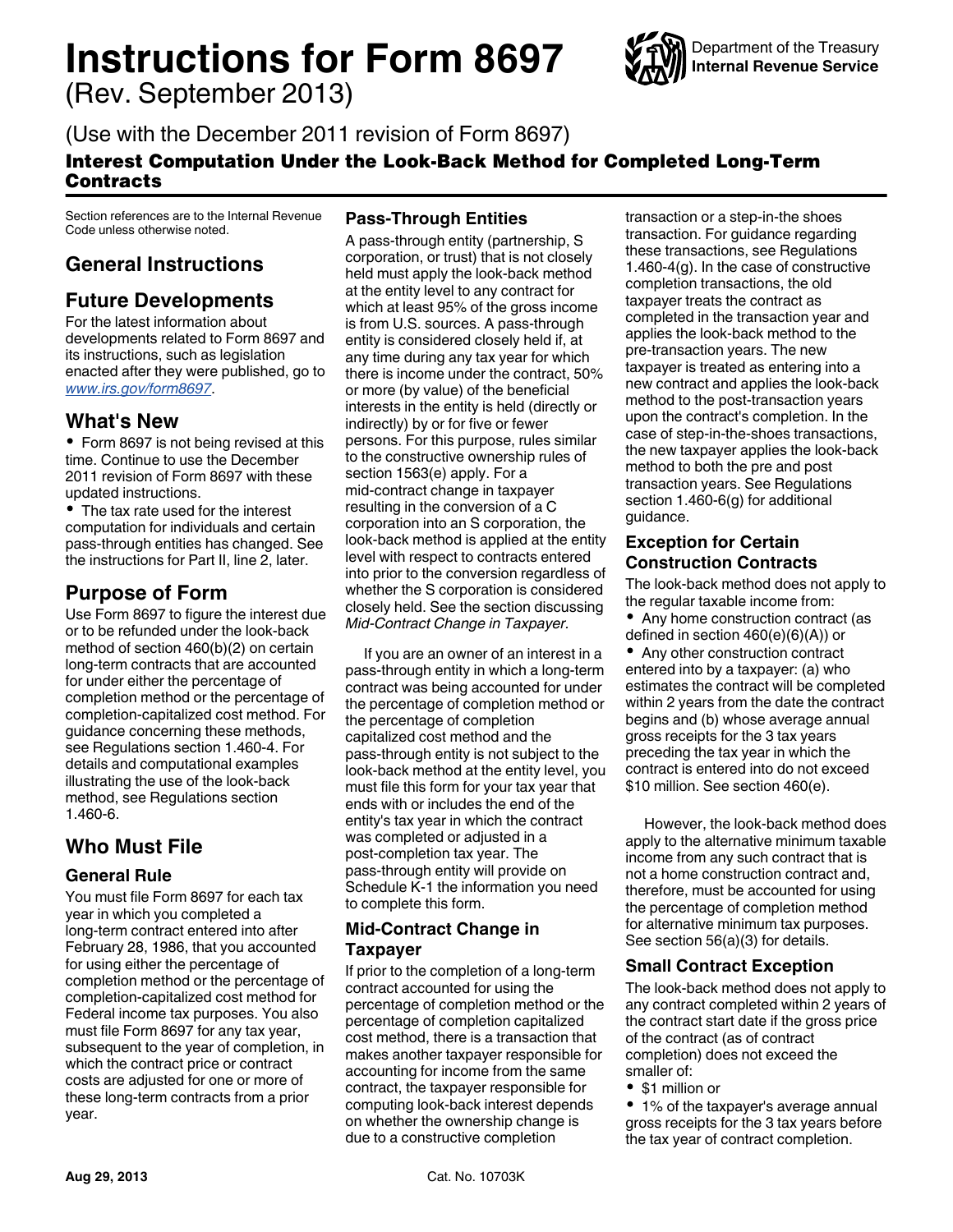#### **De Minimis Exception**

You may elect not to apply the look-back method in certain de minimis cases for completed contracts. The look-back method does not apply in the following cases if the election is made.

1. In the completion year if, for each prior contract year, the cumulative taxable income (or loss) actually reported under the contract is within 10% of the cumulative look-back income (or loss). Cumulative look-back income (or loss) is the amount of taxable income (or loss) that you would have reported if you had used actual contract price and costs instead of estimated contract price and costs.

2. In a post-completion year if, as of the close of the post-completion year, the cumulative taxable income (or loss) under the contract is within 10% of the cumulative look-back income (or loss) under the contract as of the close of the most recent year in which the look-back method was applied to the contract (or would have been applied if the election had not been made).

For purposes of item 2, discounting under section 460(b)(2) does not apply.

To make the election, attach a statement to your timely filed income tax return (determined with extensions) for the first tax year of the election. Write at the top of the statement "NOTIFICATION OF ELECTION UNDER SECTION 460(b)(6)." Include on the statement your name, identifying number, and the effective date of the election. Also identify the trades or businesses that involve long-term contracts. Once made, the election applies to all contracts completed during the election year and all later tax years, and may not be revoked without IRS consent. See Regulations section 1.460-6(j) for more details. If you timely filed your return without making the election, you may make the election on an amended return filed no later than 6 months after the due date of your tax return (excluding extensions). Write "Filed pursuant to section 301.9100" at the top of the amended return.

# **Filing Instructions**

#### **If You Owe Interest (or No Interest Is To Be Refunded to You)**

Attach Form 8697 to your income tax return. The signature section of Form 8697 does not have to be completed by you or the paid preparer.

For individuals, include any interest due in the amount to be entered for total tax (after credits and other taxes) on your return (for example, 2012 Form 1040, line 61). Write on the dotted line to the left of the entry space "From Form 8697" and the amount of interest due.

For partnerships (that are not closely held), write "From Form 8697" and include any interest due in the bottom margin of the tax return. Attach a check or money order for the full amount made payable to "United States Treasury." Write the partnership's employer identification number (EIN), daytime phone number, and "Form 8697 Interest" on the check or money order.

For S corporations that are not closely held, include any interest due in the amount to be entered for additional taxes (for example, 2012 Form 1120S, line 22c). Write on the dotted line to the left of the entry space "From Form 8697" and the amount of interest due. A closely held S corporation would also follow these procedures following a conversion from a C corporation for the contracts entered into prior to the conversion. See the rules related to *Mid-Contract Change in Taxpayer*, earlier.

For closely held pass-through entities, look-back interest is applied at the owner level and not the entity level.

For corporations, include the amount of interest due on the appropriate line of Form 1120, Schedule J, Part I (for example, 2012 Form 1120, Schedule J, line 9c).

Look-back interest owed is not subject to the estimated tax penalty. See Regulations section 1.460-6(f)(2).

#### **If Interest Is To Be Refunded to You**

Do not attach Form 8697 to your income tax return. Instead, file Form 8697 separately with the IRS at the applicable address listed below.

• Individuals:

Department of Treasury Internal Revenue Service Philadelphia, PA 19255-0001

• All others:

Department of Treasury Internal Revenue Service Cincinnati, OH 45999-0001

Complete the signature section of Form 8697 following the instructions for the signature section of your income tax return. If you file a joint return, the signature of both spouses is required on Form 8697. If additional Forms 8697 are needed to show more than 2 redetermination years, sign only the first Form 8697.

File Form 8697 by the date you are required to file your income tax return (including extensions). Keep a copy of Form 8697 and any attached schedules for your records.

#### **Filing a Corrected Form 8697**

You must file a corrected Form 8697 only if the amount shown on Part I, line 6, or Part II, line 7, for any prior year changes as a result of an error you made, an income tax examination, or the filing of an amended tax return.

When completing Part I, line 1, of the corrected Form 8697, follow the instructions on the form but do not enter the adjusted taxable income from Part I, line 3, of the original Form 8697. When completing Part I, line 5 (or Part II, line 6), of the corrected Form 8697, do not include the interest due, if any, from Part I, line 10 (or Part II, line 11), of the original Form 8697 that was included in your total tax when Form 8697 was filed with your tax return.

• If both the original and corrected Forms 8697 show an amount on the line for interest you owe, file an amended income tax return.

• If both the original and corrected Forms 8697 show an amount on the line for interest to be refunded to you, write "Amended" in the top margin of the corrected Form 8697, and file it separately.

• If your original Form 8697 shows an amount on the line for interest you owe and the corrected Form 8697 shows an amount on the line for interest to be refunded to you, you must:

1. File an amended income tax return showing \$0 interest from Form 8697 and

2. File the corrected Form 8697 separately (but do not write "Amended" at the top of the form because this is the first Form 8697 that you will file separately).

• If the original Form 8697 shows an amount on the line for interest to be refunded to you and the corrected Form 8697 shows an amount on the line for interest you owe, you must:

1. File the corrected Form 8697 separately (with "Amended" written at the top) showing \$0 interest to be refunded and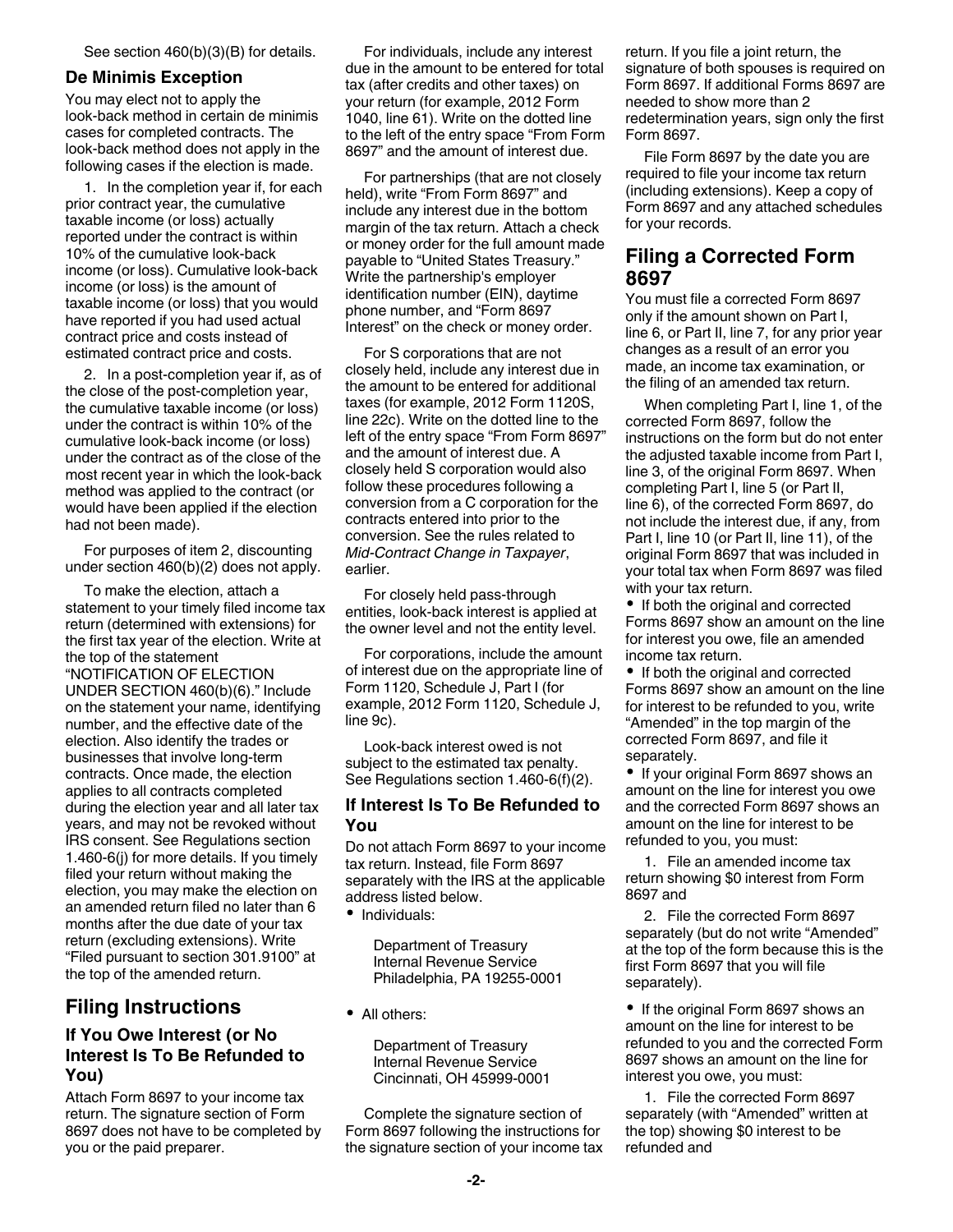2. File an amended income tax return and attach a copy of the corrected Form 8697.

## **Attachments**

If you need more space, attach separate sheets to the back of Form 8697. Put your name and identifying number on each sheet.

## **Applying the Look-Back Method Under Special Situations**

#### **10% Method**

For purposes of the percentage of completion method, a taxpayer may elect to postpone recognition of income and expense under a long-term contract entered into after July 10, 1989, until the first tax year as of the end of which at least 10% of the estimated total contract costs have been incurred. For purposes of the look-back method, the recognition of income and expense must be postponed for such contracts until the first tax year as of the end of which at least 10% of the actual total contract costs have been incurred. Therefore, income and expense will be allocated to a different tax year if the first tax year that the 10% threshold is exceeded based on actual costs differs from the first tax year that the 10% threshold is exceeded based on estimated costs. The election to use the 10% method applies to all long-term contracts entered into during the tax year for which the election is made and all later years. See section 460(b)(5) for more details.

#### **Change Orders**

A change order for a contract is not treated as a separate contract for purposes of applying the look-back method unless the change order would be treated as a separate contract under the rules for severing and aggregating contracts provided in Regulations section 1.460-1(e). Therefore, if a change order is not treated as a separate contract, that portion of the actual contract price and contract costs attributable to the change order must be taken into account in allocating contract income to all tax years of the contract, including tax years before the change order was agreed to.

#### **Post-Completion Adjustments**

#### **General Rule**

If the contract price or costs are revised to reflect amounts properly taken into

account after the contract completion date for any reason, you must apply the look-back method in the year such amounts are properly taken into account, even if no other contract is completed in that year. Generally, the amount of each such post-completion adjustment to total contract price or contract costs is discounted, solely for look-back purposes, from its value at the time the amount is taken into account in computing taxable income to its value at the time the contract was completed. The discount rate for this purpose is the Federal mid-term rate under section 1274(d) in effect at the time the amount is properly taken into account.

However, you may elect not to discount post-completion adjustments for any contract. The election not to discount is made on a contract-by-contract basis and is binding with respect to all post-completion adjustments that arise with respect to that contract. To make this election, attach a statement to your timely filed income tax return (determined with extensions) for the first tax year after completion in which you take into account any adjustment to the contract price or contract costs. Indicate on the statement that you are making an election not to discount post-completion adjustments under Regulations section 1.460-6(c)(1)(ii)(C)(2) and identify the contracts to which the election applies.

#### **Delayed Reapplication Method**

For purposes of reapplying the look-back method after the year of contract completion, you may elect the delayed reapplication method to minimize the number of required reapplications of the look-back method. Under this method, the look-back method is reapplied after the contract completion year (or after a later reapplication of the look-back method) only when one of the following conditions is met for that contract:

1. The net undiscounted value of increases or decreases in the contract price occurring from the time of the last application of the look-back method exceeds the smaller of \$1 million or 10% of the total contract price at that time,

2. The net undiscounted value of increases or decreases in contract costs occurring from the time of the last application of the look-back method exceeds the smaller of \$1 million or

10% of the total actual contract costs at that time,

3. The taxpayer goes out of existence,

4. The taxpayer reasonably believes the contract is finally settled and closed, or

5. None of the above conditions (1–4) are met by the end of the 5th tax year that begins after the last previous application of the look-back method.

To elect the delayed reapplication method, attach a statement to your timely filed income tax return (determined with extensions) for the first tax year of the election. Indicate on the statement that you are making an election under Regulations section 1.460-6(e) to use the delayed reapplication method. Once made, the election is binding for all long-term contracts for which you would reapply the look-back method in the absence of the election in the year of the election and all later years, unless the IRS consents to a revocation of the election. See Regulations section 1.460-6(e) for more details.

# **Specific Instructions**

All filers must complete the information at the top of the form above Part I according to the following instructions. Then, complete either Part I or Part II as appropriate. Also sign the form at the bottom of page 2 if interest is to be refunded to you. A signature is not required if you are filing the form with your tax return.

# **Filing Year**

Fill in the filing year line at the top of the form to show the tax year in which the contracts for which this form is being filed were completed or adjusted in a post-completion year. If you were an owner of an interest in a pass-through entity that has completed or adjusted one or more contracts, enter your tax year that ends with or includes the end of the entity's tax year in which the contracts were completed or adjusted.

## **Name**

Enter the name shown on your Federal income tax return for the filing year. If you are an individual filing a joint return, also enter your spouse's name as shown on Form 1040.

## **Address**

Enter your address only if you are filing this form separately. Include the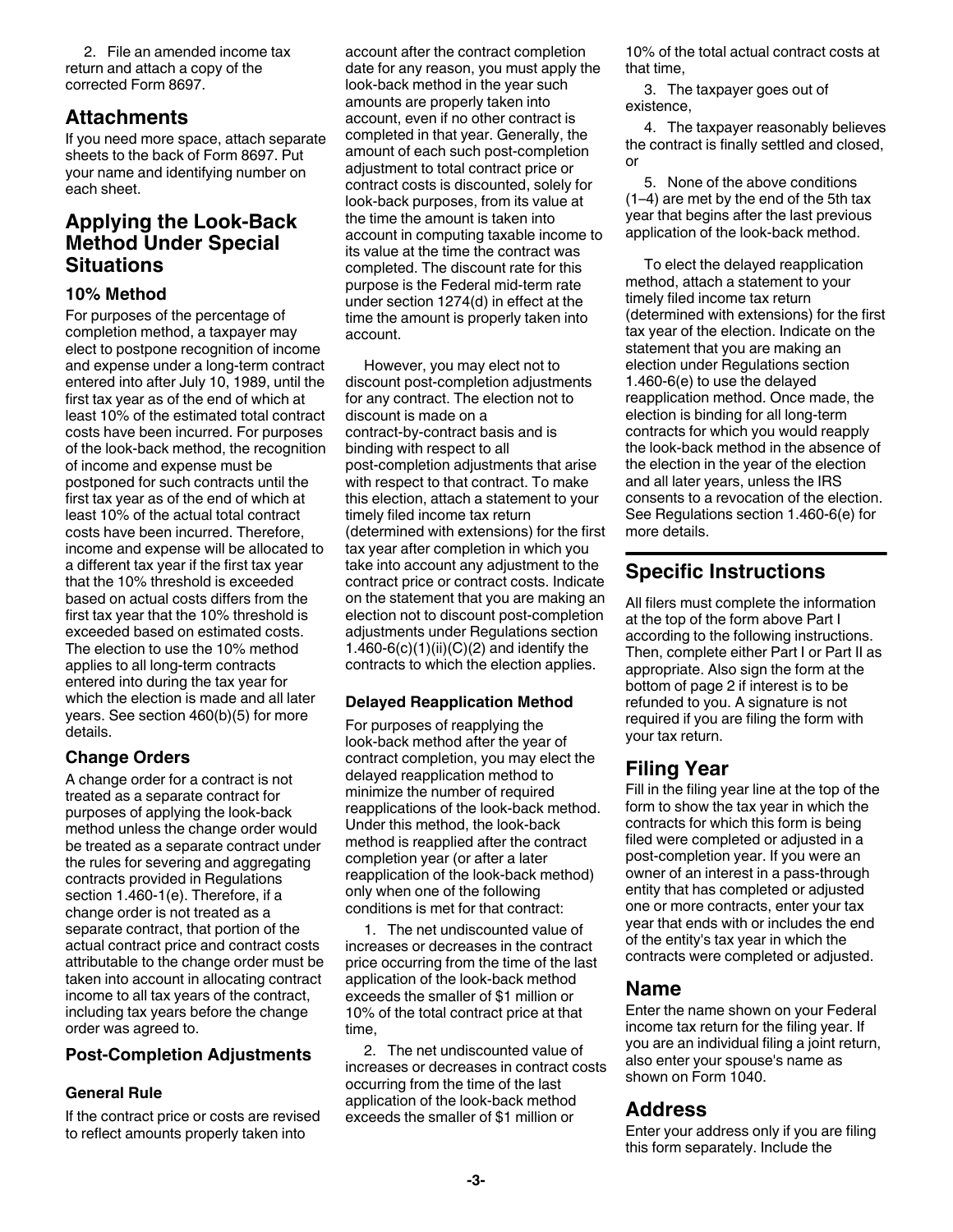apartment, suite, room, or other unit number after the street address. If the Post Office does not deliver mail to the street address and you have a P.O. box, show the box number instead.

## **Item A—Identifying Number**

If you are an individual, enter your social security number. Other filers must use their EIN.

## **Part I—Regular Method**

Use Part I only if you are not electing, do not have an election in effect, or are not required to use the simplified marginal impact method as described in the instructions for Part II, later.

#### **Filing year column**

Enter the filing year listed at the top of this form.

#### **Columns (a) and (b)**

Enter at the top of each column the ending month and year for:

• Each prior tax year in which you were required to report income from the completed long-term contract(s) and • Any other tax year affected by such

years.

**Note.** *If there were more than 2 prior years, attach additional Forms 8697 as needed. On the additional Forms 8697, enter your name, identifying number, and tax year. Complete lines 1 through 8 (as applicable), but do not enter totals in column (c). Enter totals only in column (c) of the first Form 8697.*

#### **Line 1**

Do not reduce taxable income or increase a loss on line 1 by any carryback of a net operating loss, capital loss, or net section 1256 contracts loss, except to the extent that carrybacks must be taken into account to properly compute interest under section 460.

#### **Line 2**

In each column, show a net increase to income as a positive amount and a net decrease to income as a negative amount.

In figuring the net adjustment to be entered in each column on line 2, be sure to take into account any other income and expense adjustments that may result from the increase (or decrease) to income from long-term contracts (for example, a change to adjusted gross income affecting medical expenses under section 213). If there are no adjustments besides the look-back adjustments, the sum of all

line 2 amounts should be zero and reflected in column 2(c). If there are additional adjustments that result from the application of the look-back, leave column 2(c) blank and reflect the amounts in the schedule below as described in item 3.

Include the following on an attached schedule.

1. Identify each completed long-term contract by contract number, job name, or any other reasonable method used in your records to identify each contract.

2. For each contract, report in columns for each prior year: (a) the amount of income previously reported based on estimated contract price and costs and (b) the amount of income allocable to each prior year based on actual contract price and costs. Total the columns for each prior year and show the net adjustment to income from long-term contracts.

3. Identify any other adjustments that result from a change in income from long-term contracts and show the amounts in the columns for the affected years so that the net adjustment shown in each column on the attached schedule agrees with the amounts shown on line 2.

An owner of an interest in a pass-through entity is not required to provide the detail listed in 1 and 2 above with respect to prior years. The entity should provide the line 2 amounts with Schedule K-1 or on a separate statement for its tax year in which the contracts are completed or adjusted.

**Note.** *Taxpayers reporting line 2 amounts from more than one Schedule K-1 (or a similar statement) must attach a schedule detailing by entity the net change to income from long-term contracts.*

#### **Line 3**

If line 3 results in a negative amount, it represents a look-back net operating loss (NOL). The adjustment in line 2 either created, increased, or decreased the net operating loss. The change in the amount of the net operating loss would be carried back or forward to the appropriate tax year and the hypothetical tax would be recomputed in the carryback/forward year. See Regulations section 1.460-6(c)(3)(v). However, the computation period for computing interest on NOLs is different. See the exceptions listed on lines 7 and 8 below.

#### **Lines 4 and 5**

Reduce the tax liability to be entered on lines 4 and 5 by allowable credits (other than refundable credits, for example, the credit for taxes withheld on wages, the earned income credit, the credit for federal tax on fuels, etc.), but do not take into account any credit carrybacks to the prior year in computing the amount to enter on lines 4 and 5 (other than carrybacks that resulted from or were adjusted by the redetermination of your income from a long-term contract for look-back purposes). Include on lines 4 and 5 any taxes (such as alternative minimum tax) required to be taken into account in the computation of your tax liability (as originally reported or as redetermined).

#### **Lines 7 and 8**

For the increase or decrease in tax for each prior year, interest due or to be refunded must be computed at the applicable interest rate and compounded on a daily basis, generally from the due date (not including extensions) of the return for the prior year until the earlier of:

• The due date (not including extensions) of the return for the filing year or

• The date the return for the filing year is filed and any income tax due for that year has been fully paid.

#### **Exceptions:**

• The time period for determining interest may be different in cases involving loss or credit carrybacks or carryovers in order to properly reflect the time period during which the taxpayer or IRS had use of the hypothetical underpayment or overpayment. See Regulations section 1.460-6 $(c)(4)(ii)$  and  $(iii)$  for additional information.

• If a net operating loss, capital loss, net section 1256 contracts loss, or credit carryback is being increased or decreased as a result of the adjustment made to net income from long-term contracts, the interest due or to be refunded must be computed on the increase or decrease in tax attributable to the change to the carryback only from the due date (not including extensions) of the return for the prior year that generated the carryback and not from the due date of the return for the year in which the carryback was absorbed. See section 6611(f).

• In the case of a decrease in tax on line 6, if a refund has been allowed for any part of the income tax liability shown on line 5 for any year as a result of a net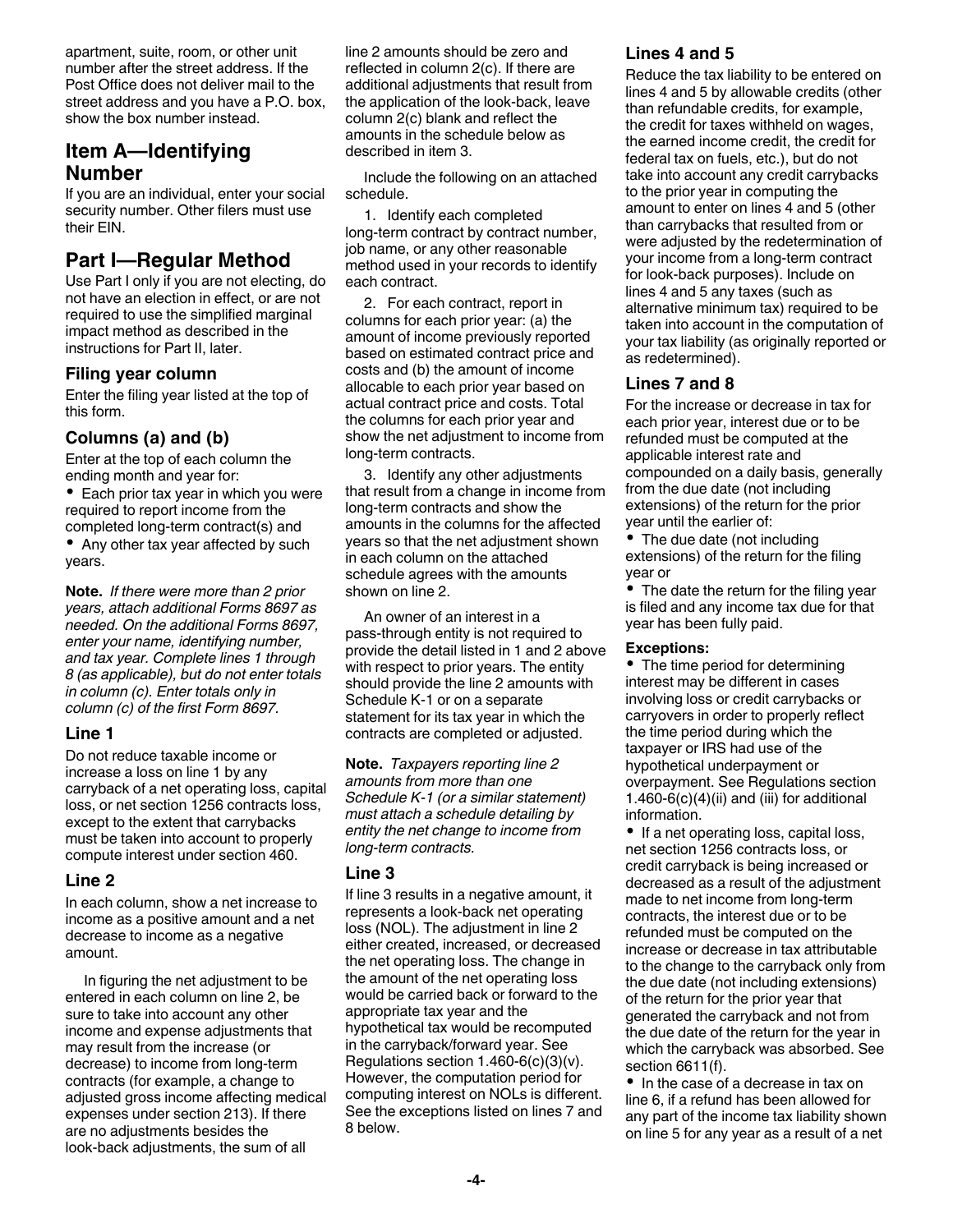operating loss, capital loss, net section 1256 contracts loss, or credit carryback to such year, and the amount of the refund exceeds the amount on line 4, interest is allowed on the amount of such excess only until the due date (not including extensions) of the return for the year in which the carryback arose.

**Note.** *If a different method of interest computation must be used to produce the correct result in your case, use that method and attach an explanation of how the interest was computed.*

#### **Applicable Interest Rates**

The overpayment rate designated under section 6621 is used to calculate the interest for both hypothetical overpayments and underpayments. The applicable interest rates are published quarterly in revenue rulings in the Internal Revenue Bulletin available at *[www.irs.gov](http://www.irs.gov)*.

However, for contracts completed in tax years ending after August 5, 1997, an interest rate is determined for each interest accrual period. The interest accrual period starts on the day after the return due date (not including extensions) for each prior tax year and ends on the return due date for the following tax year. The interest rate in effect for the entire interest accrual period is the overpayment rate determined under section 6621(a)(1) applicable on the first day of the interest accrual period.

Even though the interest rates change quarterly, for look-back purposes the interest rate stays the same for the accrual period which is generally one year. The applicable interest rates for non-corporate taxpayers are shown in Table 1 (for interest accrual periods beginning after Jan. 1, 2004).

The applicable interest rates for corporate taxpayers for the first \$10,000 are shown in Table 2. The applicable interest rates for corporate taxpayers for amounts in excess of \$10,000 are shown in Table 3.

Following the conversion of a C corporation into an S corporation, the look-back method is applied at the entity level (1120S) with respect to contracts entered into prior to the conversion. See Regulations section 1.460-6(g)(3)(iv). For the C corporation years, the taxpayer would apply the rates reflected in Table 2 for the first \$10,000 and apply

the rates in Table 3 for the amounts in excess of \$10,000.

#### **Line 9**

See *If Interest Is To Be Refunded to You,* earlier, for where to file Form 8697. Additional interest to be refunded for periods after the filing date of Form 8697, if any, will be computed by the IRS and included in your refund. Report the amount on line 9 (or the amount refunded by the IRS if different) as interest income on your income tax return for the tax year in which it is received or accrued.

#### **Line 10**

See *If You Owe Interest* under *Filing Instructions*, earlier, for how to report this amount on your tax return. Corporations (other than S corporations) may deduct this amount (or the amount computed by the IRS if different) as interest expense for the tax year in which it is paid or incurred. For individuals and other taxpayers, this interest is not deductible.

#### **Estimated Tax Penalty**

Look-back interest owed is not subject to the estimated tax penalty. See Regulations section 1.460–6(f)(2)(i). See the instructions for the 2012 Form 2210, line 2 for individuals and 2012 Form 2220, line 2(b) for corporations.

# **Part II—Simplified Marginal Impact Method**

Part II is used only by pass-through entities required to apply the look-back method at the entity level (see *Who Must File,* earlier) and taxpayers electing (or with an election in effect) to use the simplified marginal impact method. Under the simplified method, prior year hypothetical underpayments or overpayments in tax are figured using an assumed marginal tax rate, which is generally the highest statutory rate in effect for the prior year under section 1 (for an individual) or section 11 (for a corporation). This method eliminates the need to refigure your tax liability based on actual contract price and actual contract costs each time the look-back method is applied.

To elect the simplified marginal impact method, attach a statement to your timely filed income tax return (determined with extensions) for the first tax year of the election. Indicate on the statement that you are making an election under Regulations section 1.460-6(d) to use the simplified marginal impact method. Once made, the

election applies to all applications of the look-back method in the year of the election and all later years, unless the IRS consents to a revocation of the election.

#### **Columns (a), (b), and (c)**

Enter at the top of each column the ending month and year for each prior tax year in which you were required to report income from the completed long-term contract.

**Note.** *If there were more than 3 prior tax years, attach additional Forms 8697 as needed. On the additional Forms 8697, enter your name, identifying number, and tax year. Complete lines 1 through 9 (as applicable), but do not enter totals in column (d). Enter totals only in column (d) of the first Form 8697.*

#### **Line 1**

In each column, show a net increase to income as a positive amount and a net decrease to income as a negative amount.

On an attached schedule:

• Identify each completed long-term contract by contract number, job name, or any other reasonable method used in your records to identify each contract; and

• For each contract, report in columns for each prior year: (a) the amount of income previously reported based on estimated contract price and costs and (b) the amount of income allocable to each prior year based on actual contract price and costs. Total the columns for each prior year and show the net adjustment to income from long-term contracts.

An owner of an interest in a pass-through entity is not required to provide the detailed schedule listed above for prior years. The entity should provide the line 1 amounts with Schedule K-1 or on a separate statement for its tax year in which the contracts are completed or adjusted.

**Note.** *Taxpayers reporting line 1 amounts from more than one Schedule K-1 (or a similar statement) must attach a schedule detailing by entity the net change to income from long-term contracts.*

#### **Line 2**

Multiply the amount on line 1 by the applicable regular tax rate for each prior year shown in column (a), (b), or (c). The applicable regular tax rate is as follows: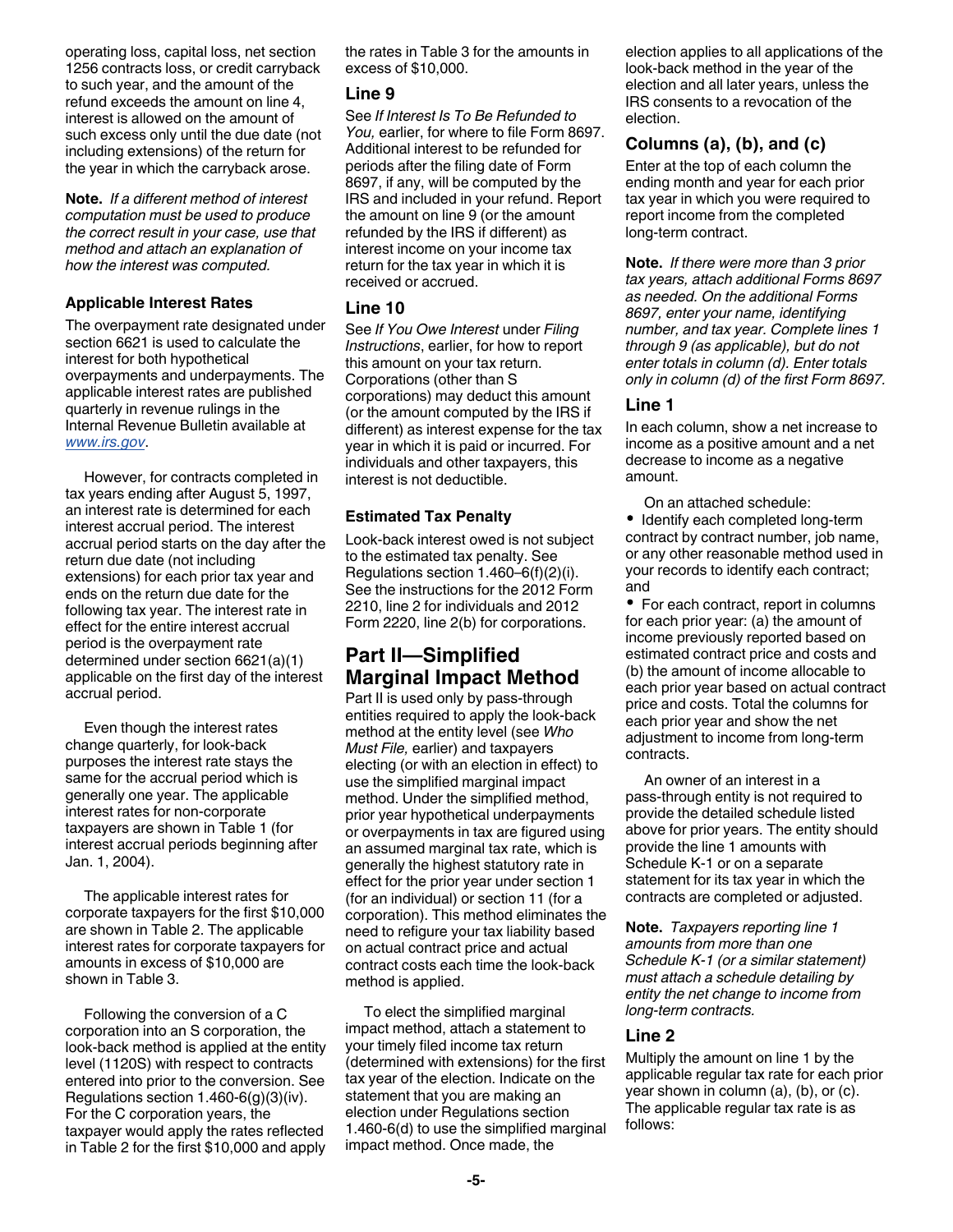**1.** Individuals and pass-through entities in which, at all times during the year, more than 50% of the interests in the entity are held by individuals directly or through other pass-through entities:

| <b>a.</b> Tax years beginning<br>before 1987<br><b>b.</b> Tax years beginning in | 50%   |
|----------------------------------------------------------------------------------|-------|
| 1987                                                                             | 38.5% |
| c. Tax years beginning in<br>1988, 1989, or 1990<br>$\sim$ $\sim$ $\sim$         | 28%   |
| d. Tax years beginning in<br>1991 or 1992                                        | 31%   |
| e. Tax years beginning in<br>1993 through 2000                                   | 39.6% |
| f. Tax years beginning in<br>2001                                                | 39.1% |
| g. Tax years beginning in<br>2002                                                | 38.6% |
| h. Tax years beginning in<br>2003 through 2012                                   | 35%   |
| i. Tax years beginning in                                                        |       |
| 2013 or later                                                                    | 39.6% |

**2.** Corporations (other than S

corporations) and pass-through entities not included in 1 above:

| a. Tax years ending before July<br>1.1987<br><b>b.</b> For tax years beginning<br>before July 1, 1987, that include<br>July 1, 1987, the rate is 34% | 46% |
|------------------------------------------------------------------------------------------------------------------------------------------------------|-----|
| plus the following:                                                                                                                                  |     |

| Number of days in tax year before 7/1/87                                                                                                                                                             | $\times$ | 12% |
|------------------------------------------------------------------------------------------------------------------------------------------------------------------------------------------------------|----------|-----|
| Number of days in tax year                                                                                                                                                                           |          |     |
| c. Tax years beginning after<br>June 30, 1987, and ending<br>before 1993<br><b>d.</b> For tax years beginning<br>before 1993 that include<br>January 1, 1993, the rate is<br>34% plus the following: |          | 34% |
| Number of days in tax year after 12/31/92<br>Number of days in tax year                                                                                                                              | $\times$ | 1%  |
| متمازيد والمستدعات والمتلا<br>-- -4--                                                                                                                                                                |          |     |

|      | e. Tax years beginning after |     |
|------|------------------------------|-----|
| 1992 | .                            | 35% |

#### **Line 3**

See the instructions for Part II, line 1, on this page and complete line 3 in the same manner, using only income and deductions allowed for alternative minimum tax (AMT) purposes.

#### **Line 4**

Multiply the amount on line 3 by the applicable AMT rate, which is as follows:

**1.** Individuals and pass-through entities in which, at all times during the year, more than 50% of the interests in the entity are held by individuals directly or through other pass-through entities:

| <b>a.</b> Tax years beginning in |     |
|----------------------------------|-----|
| 1987 through 1990<br>$\sim$      | 21% |
| <b>b.</b> Tax years beginning in |     |
| 1991 or 1992                     | 24% |
| c. Tax years beginning in        |     |
| 1993 or later                    | 28% |
|                                  |     |

| <b>2.</b> Corporations (other than S |     |
|--------------------------------------|-----|
| corporations) and                    |     |
| pass-through entities not            |     |
| included in 1 above $\ldots$         | 20% |
|                                      |     |

#### **Line 5**

If both lines 2 and 4 are negative, enter whichever amount is greater. Treat both numbers as positive when making this comparison, but enter the amount as a negative number. (If the amount on one line is negative, but the amount on the other line is positive, enter the positive amount.)

#### **Lines 8 and 9**

For the increase (or decrease) in tax for each prior year, interest due or to be refunded must be computed at the applicable interest rate and compounded on a daily basis from the due date (not including extensions) of the return for the prior year until the earlier of:

• The due date (not including extensions) of the return for the filing year or

• The date the return for the filing year is filed and any income tax due for that year has been fully paid.

See *Applicable Interest Rates* in the instructions for Part I, lines 7 and 8, earlier.

#### **Line 10**

See the instructions for Part I, line 9, earlier.

#### **Line 11**

See the instructions for Part I, line 10, earlier.

**Table 1** *Interest Rates for Non-corporate Taxpayers* 

| From    | <b>Through</b> | Rate | <b>Table</b> | Page |
|---------|----------------|------|--------------|------|
| 1/1/04  | 3/31/04        | 4%   | 61           | 615  |
| 4/1/04  | 6/30/04        | 5%   | 63           | 617  |
| 7/1/04  | 9/30/04        | 4%   | 61           | 615  |
| 10/1/04 | 12/31/04       | 5%   | 63           | 617  |
| 1/1/05  | 3/31/05        | 5%   | 15           | 569  |
| 4/1/05  | 9/30/05        | 6%   | 17           | 571  |
| 10/1/05 | 6/30/06        | 7%   | 19           | 573  |
| 7/1/06  | 12/31/07       | 8%   | 21           | 575  |
| 1/1/08  | 3/31/08        | 7%   | 67           | 621  |
| 4/1/08  | 6/30/08        | 6%   | 65           | 619  |
| 7/1/08  | 9/30/08        | 5%   | 63           | 617  |
| 10/1/08 | 12/31/08       | 6%   | 65           | 619  |
| 1/1/09  | 3/31/09        | 5%   | 15           | 569  |
| 4/1/09  | 12/31/10       | 4%   | 13           | 567  |
| 1/1/11  | 3/31/11        | 3%   | 11           | 565  |
| 4/1/11  | 9/30/11        | 4%   | 13           | 567  |
| 10/1/11 | 12/31/11       | 3%   | 11           | 565  |
| 1/1/12  | 12/31/12       | 3%   | 59           | 613  |
| 1/1/13  | 9/30/13        | 3%   | 11           | 565  |

#### **Table 2** *Interest Rates for Corporate Increases or Decreases in Tax of \$10,000 or Less*

| From    | <b>Through</b> | Rate | <b>Table</b> | Page |  |
|---------|----------------|------|--------------|------|--|
| 1/1/04  | 3/31/04        | 3%   | 59           | 613  |  |
| 4/1/04  | 6/30/04        | 4%   | 61           | 615  |  |
| 7/1/04  | 9/30/04        | 3%   | 59           | 613  |  |
| 10/1/04 | 12/31/04       | 4%   | 61           | 615  |  |
| 1/1/05  | 3/31/05        | 4%   | 13           | 567  |  |
| 4/1/05  | 9/30/05        | 5%   | 15           | 569  |  |
| 10/1/05 | 6/30/06        | 6%   | 17           | 571  |  |
| 7/1/06  | 12/31/07       | 7%   | 19           | 573  |  |
| 1/1/08  | 3/31/08        | 6%   | 65           | 619  |  |
| 4/1/08  | 6/30/08        | 5%   | 63           | 617  |  |
| 7/1/08  | 9/30/08        | 4%   | 61           | 615  |  |
| 10/1/08 | 12/31/08       | 5%   | 63           | 617  |  |
| 1/1/09  | 3/31/09        | 4%   | 13           | 567  |  |
| 4/1/09  | 12/31/10       | 3%   | 11           | 565  |  |
| 1/1/11  | 3/31/11        | 2%   | 9            | 563  |  |
| 4/1/11  | 9/30/11        | 3%   | 11           | 565  |  |
| 10/1/11 | 12/31/11       | 2%   | 9            | 563  |  |
| 1/1/12  | 12/31/12       | 2%   | 57           | 611  |  |
| 1/1/13  | 9/30/13        | 2%   | 9            | 563  |  |